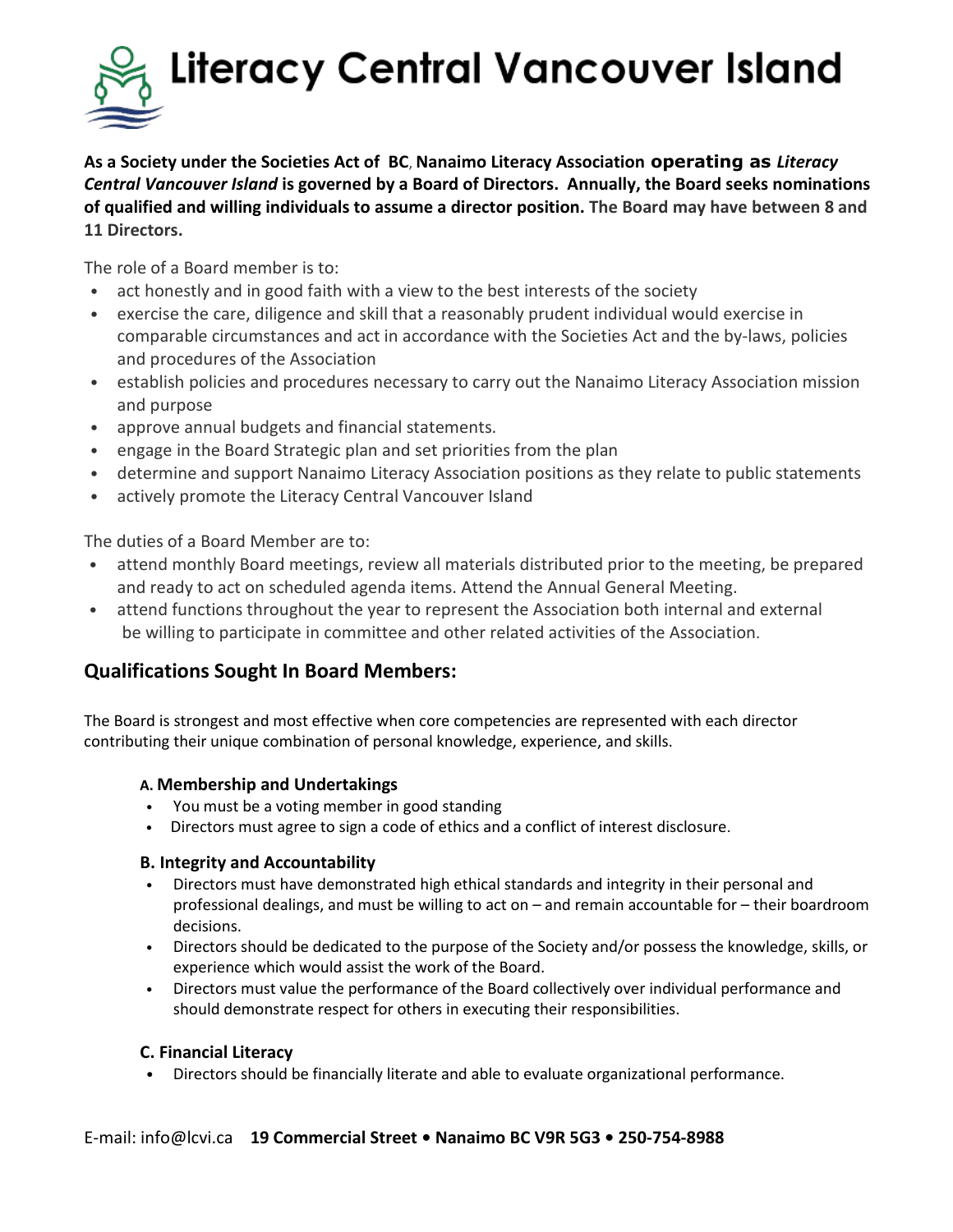

## Mandatory Qualification's for a Director under the Societies Act **Persons qualified to be directors**

**44** (1) A person is qualified to be a director of a society only if the person is an individual who is at least 18 years of age.

(2) Despite subsection (1), an individual who is 16 or 17 years of age is qualified to be a director of a society if provided for in the regulations.

(3) Despite subsections (1) and (2), an individual is not qualified to be a director of a society if the individual is

> (a) found by any court, in Canada or elsewhere, to be incapable of managing the individual's own affairs,

(b) an undischarged bankrupt, or

(c) convicted in or out of British Columbia of an offence in connection with the promotion, formation or management of a corporation or unincorporated entity, or of an offence involving fraud, unless

(i) the court orders otherwise,

(ii) 5 years have elapsed since the last to occur of

(A) the expiration of the period set for suspension of the passing of sentence without a sentence having been passed,

- (B) the imposition of a fine,
- (C) the conclusion of the term of any imprisonment, and
- (D) the conclusion of the term of any probation imposed, or

(iii) a pardon was granted or issued, or a record suspension was ordered, under the *Criminal Records Act* (Canada) and the pardon or record suspension, as the case may be, has not been revoked or ceased to have effect.

Signature of applicant that you comply with these sections of the Societies Act :